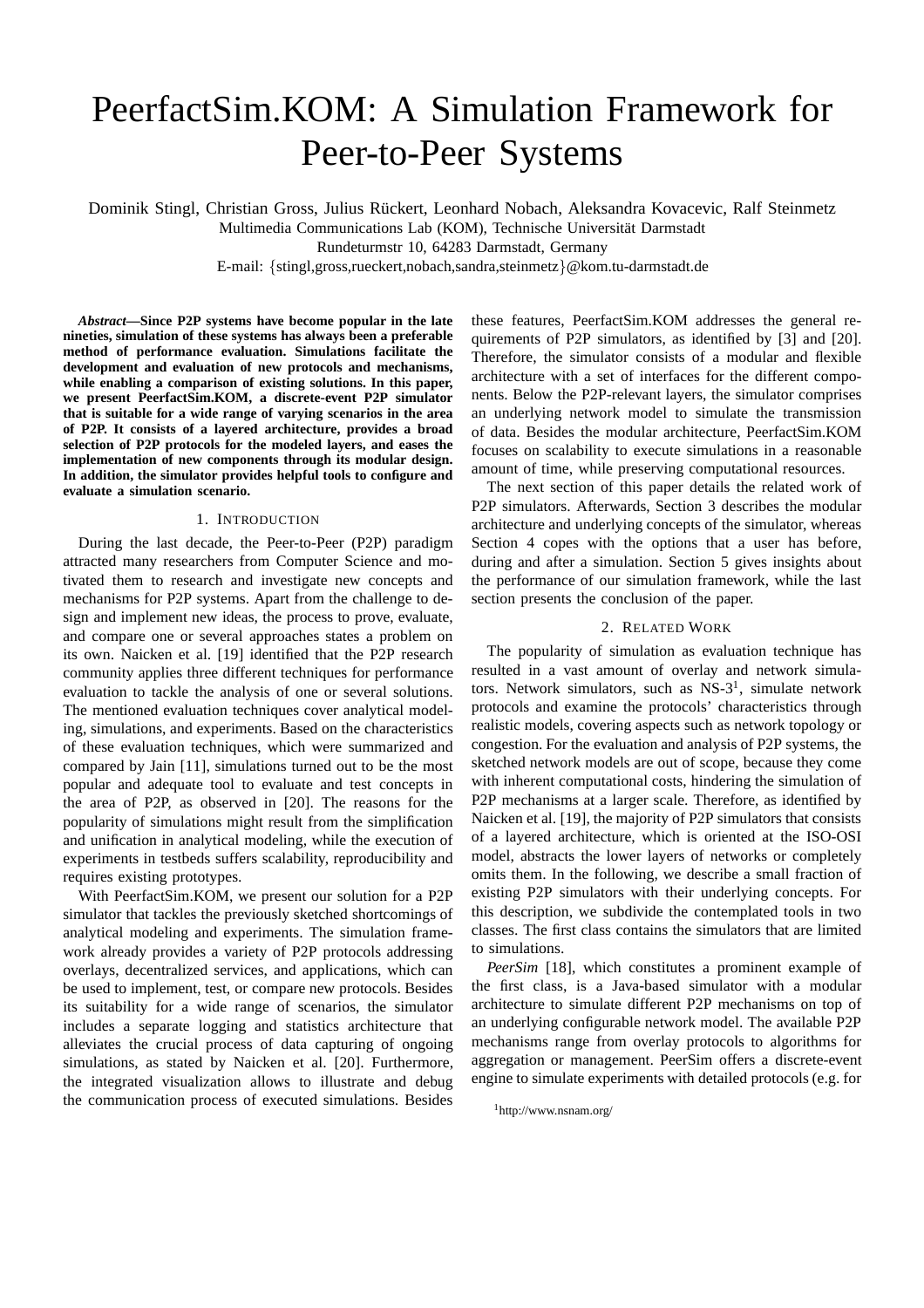the underlying network) and a cycle-based engine to simulate simplified models at a larger scale.

In contrast, *PlanetSim* [22] is a pure discrete-event simulator, which is also written in Java. It consists of three different layers, that model the network, the overlay and the application. For the implementation of new protocols, the simulator offers two different approaches. The algorithm-based approach implements the complete functionality of a protocol within a single component, while the behavior-based approach divides the separable aspects of a protocol and implements them in separate components.

The second class of P2P simulators addresses and supports the development process from initial simulation models of a mechanism to prototypical implementations for real networks. A simulator of this class targets the complete re-usage of code without modifications for real experiments in testbeds by replacing the underlying network model and the event-driven simulation engine with a real network interface and timers.

*ProtoPeer* [6] is a Java-based simulator, where a user can switch between simulations and real world experiments to evaluate his P2P system. The layered architecture of ProtoPeer can be subdivided into three layers. The layer on top includes the components for an application and the P2P protocol. The layer below consists of the networking and time APIs, which are implemented through the components of the lowest layer. This layer either models the network or constitutes the network interface with real timers for network experiments.

*OverSim* [3] states a further approach that belongs to the second class of P2P simulators but that is written in C++. The architecture of the simulator consists as well of three layers, covering an application, overlay and network layer. The overlay and network layer offer interfaces, such as a KBR [5] or UDP interface, to the layers above and allow for a transparent exchange of the implementing components. Just as in ProtoPeer, the user can choose between different models for the network layer or replace the model with a network interface to execute real world experiments.

# 3. SIMULATOR ARCHITECTURE

PeerfactSim.KOM is a Java-based simulator for investigating large-scale P2P systems. The architecture of the simulator comprises a discrete-event simulation engine that manages the simulated peers, which communicate with each other by exchanging messages. The main objective of the simulator is to be applicable to different use cases and to facilitate the simulation of a wide range of varying scenarios in the area of P2P. Therefore, the simulator consists of a layered architecture that tries to cover the diverse aspects of a P2P system through the provided layers, as depicted in Figure 1.

For each of the depicted layers, one or more interfaces exist that offer their functionality to the remaining layers. The interfaces alleviate the development of new components for a layer and facilitate the exchange of a component with other implementations. Based on these interfaces, the simulator provides the concept of *default* and *skeletal implementations*. A default implementation represents an implementation of



Figure 1. The Modular Architecture Of PeerfactSim.KOM

a component, whose offered functionality can be explicitly defined and implemented, and which may serve other simulations without modifications (e.g. the component for the event scheduler). On the contrary, if the functionality of a component cannot be clearly identified, the simulator offers a skeletal implementation that can be extended by the user. The skeletal implementation already includes an abstract implementation base, such as the integration in the simulator and the interaction with other simulation components, relieving the user from these tasks.

In the following subsections, we describe the underlying concepts for each of the five layers shown in Figure 1 and list existing implementations for them. Section 4 subsequently covers the remaining layers.

# *A. Network Layer*

PeerfactSim.KOM focuses on the simulation of P2P systems. Therefore, it does not model the underlying network topology for data transmission between peers. Instead, the network model applies mathematical functions as well as data from Internet measurement projects (e.g.  $CAIDA<sup>2</sup>$  or Ping $ER<sup>3</sup>$ ) to simulate data transmission between arbitrary peers. Depending on the level of detail, the model can include influencing factors for a transmission, such as latency, jitter, or peer positioning.

Our network model, forming the basis for the sketched approach, consists of two components, the *Network Layer* and the *Subnet*. A separate instance of the Network Layer is installed at every simulated peer and is responsible for sending and receiving messages from the modeled network and for passing them to the Transport Layer above. The additional component Subnet abstracts the network and simulates the transmission of data through the network. In contrast to the

<sup>2</sup>http://www.caida.org/projects/macroscopic

<sup>3</sup>http://www-iepm.slac.stanford.edu/pinger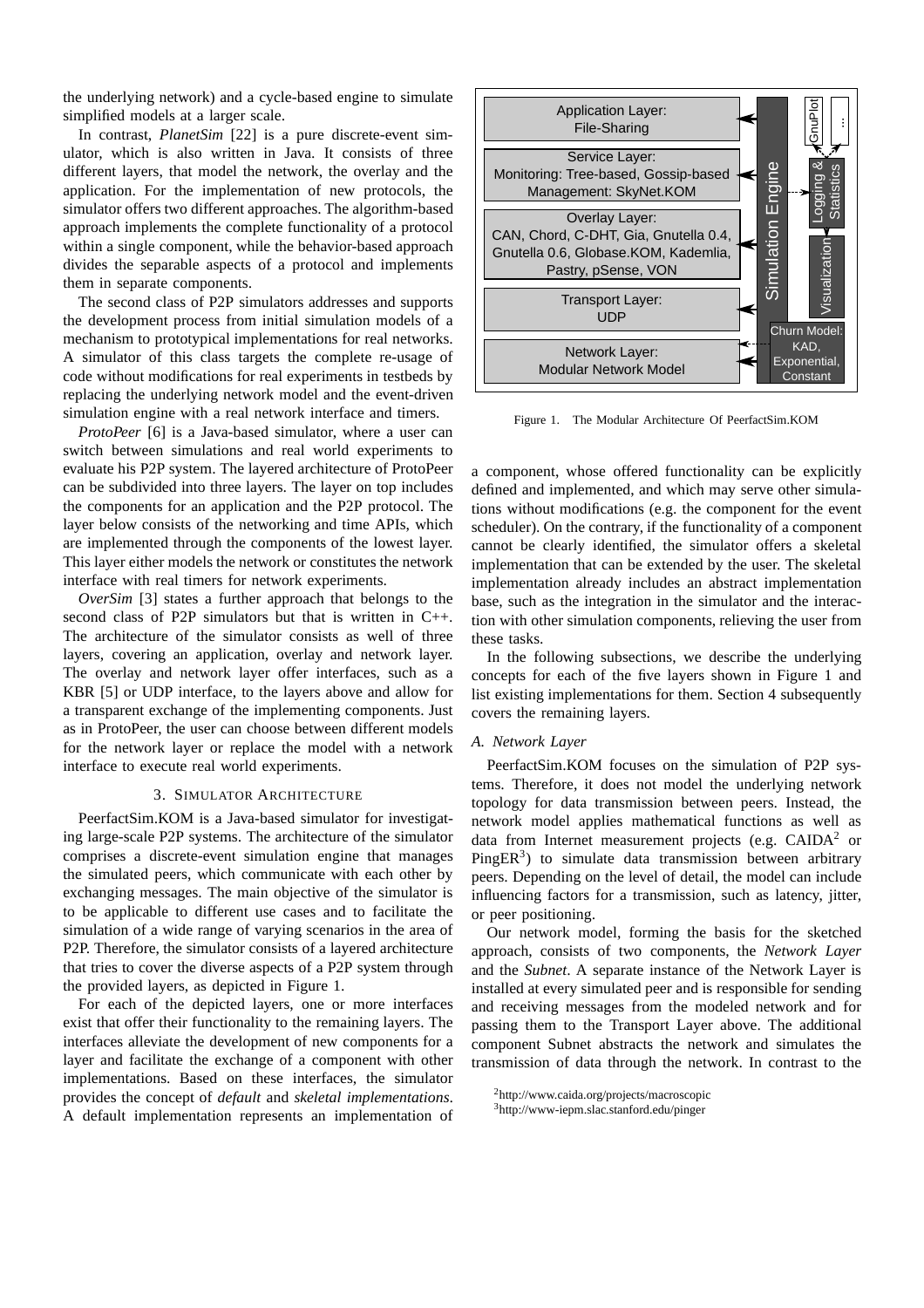

Figure 2. An Overview Of Different Strategies, Grouped Into Different Strategy Types (Columns) And Recommended Settings (Rows)

numerous instances of the Network Layer, which comply with the number of simulated peers, a simulation just comprises one instance of the Subnet, which connects all peers with each other. For these two components that form the basis of our network model, PeerfactSim.KOM provides skeletal implementations, which can be used as starting point for userspecific network models.

At the moment, PeerfactSim.KOM provides a default network model for simulations, comprising an implementation for the Network Layer and the Subnet. Instead of creating multiple implementations for different network models with varying levels of detail, we tried to identify and separate the important aspects of a network model, which affect the transmission of data during a simulation, and which can be independently modeled with varying levels of detail. Based on the identified aspects, we developed the Modular Network Model, which consists of the separable components called *strategies*. With the described Modular Network Model, we aim at providing a network model, which allows for a flexible configuration of the Network Layer and the Subnet, and which comes with a comfortable extendability for future strategies.

The identified strategies of the modular model cover different aspects for the transmission of data. The Subnet comprehends the *Latency* and *Jitter* strategy to model the varying latency of data transmission between two peers, as proposed by Kaune et al. [13]. The *Packet Loss* strategy calculates the probability that a sent message gets lost. In addition, the *Fragmenting* strategy specifies how a message is fragmented, whereas the *Packet Sizing* strategy determines how the size of a message is calculated. For the sender and receiver, the Modular Network Model offers two strategies that comprise the peer position (*Positioning* strategy) and how sending and receiving of a message is processed at a peer (*Traffic Control* strategy).

For the mentioned strategies, PeerfactSim.KOM provides the implementations, which are displayed in Figure 2, and which can be independently chosen or selected through presets to configure the Modular Network Model. The included strategies comprise simple concepts based on probability functions (e.g. *Lognormal Jitter* strategy) or on static functions, for example adding a constant amount of time to every data transmission. On the contrary, the Modular Network Model offers more realistic strategies, which rely on data from Internet measurement studies. The *PingER Jitter*, *PingER La-* *tency*, and *PingER Packet Loss* strategies apply measurement data from the PingER project to implement the strategies. The calculation of the latency in the *GNP Latency* strategy, employing the measurement data from the CAIDA project, follows the approach proposed by Kunzmann et al. [16]. The strategy is based on an euclidean embedding of the peers in a multidimensional space, using the technique of Global Network Positioning (GNP) [21].

In order to model the heterogeneity of the simulated network devices, the Network Layer consists of an additional component, which is separated from the chosen network model and specifies the characteristics of the simulated network devices. Currently, PeerfactSim.KOM offers two implementations for this component to assign different upload and download capacities to the network devices. The first approach randomly chooses a value from a defined interval to determine the network device capacities. The second approach selects the network devices and their capacities based on a report from the OECD [1].

#### *B. Transport Layer*

The main task of the Transport Layer in PeerfactSim.KOM is to provide an end-to-end communication service to higher layers, including P2P overlays or applications. Since the Transport Layer, just as the Network Layer, belongs to the condensed lower layers of a P2P simulator, the detailed mechanisms provided by an ordinary Transport Layer (e.g. connection-oriented data streams or flow control) are most of the time not the focus of P2P simulations. The implementation of this layer, therefore, abstracts over the correct implementation of most services and mainly supports the transmission of UDP-messages. For future versions, we plan to integrate a model that simulates simplified TCP for the transmission of data.

# *C. Overlay Layer*

The Overlay Layer represents an important layer in PeerfactSim.KOM, because it contains the implementations of the different P2P overlay models. Based on these overlays, diverse applications or additional distributed services (e.g. application layer multicast or monitoring) can be set up. In the following, we list the existing overlays in PeerfactSim.KOM and divide them into different classes. Currently, the bunch of overlays can be classified into unstructured and structured overlays as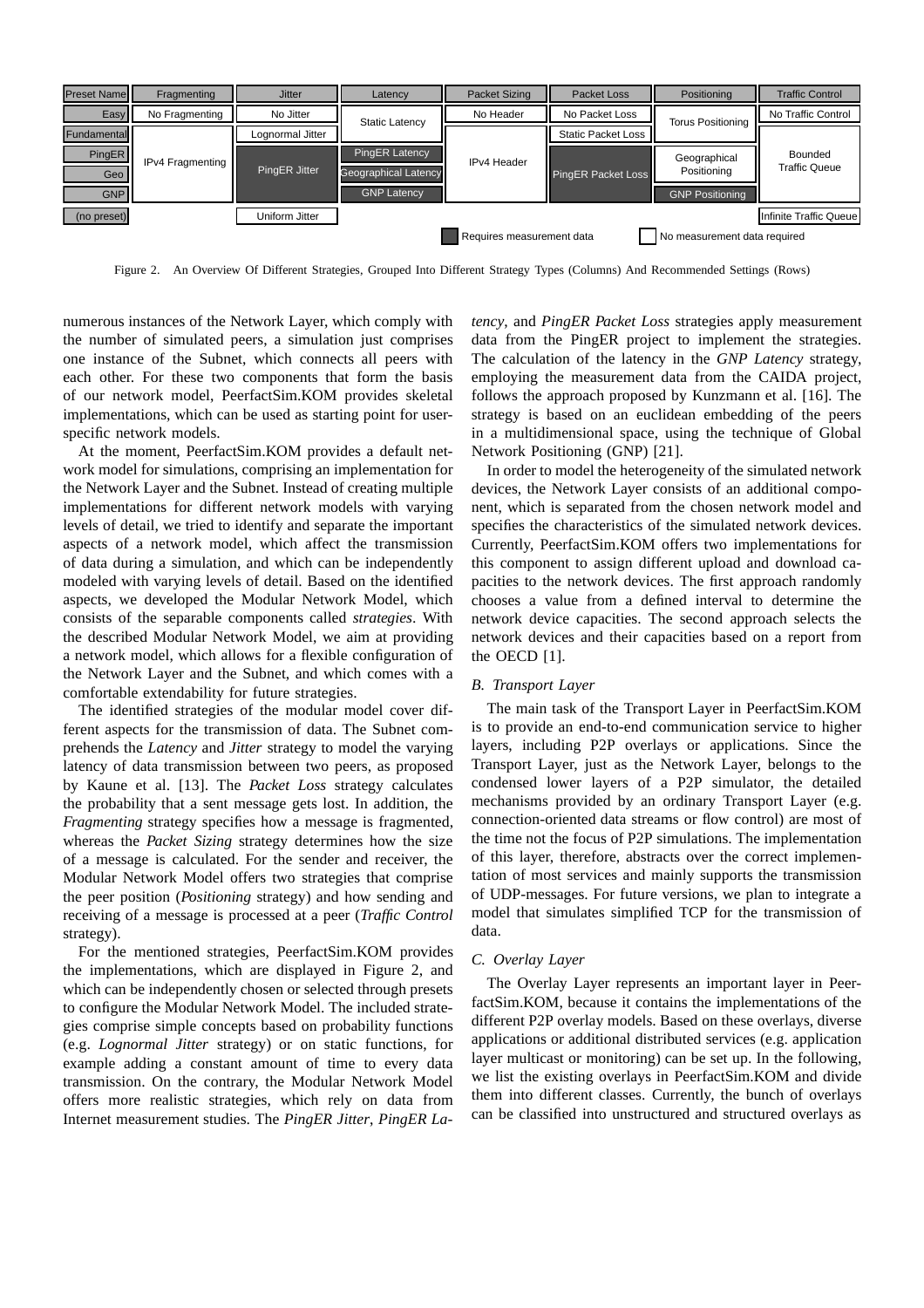Table 1 IMPLEMENTED P2P OVERLAYS

| <b>Overlay Class</b> | Implementation                                                      |  |  |
|----------------------|---------------------------------------------------------------------|--|--|
| Unstructured         | Gnutella 0.4 [2], Gnutella 0.6 [14], Gia [4]                        |  |  |
| Hvbrid               | Globase.KOM [15]                                                    |  |  |
| Structured           | CAN (2-dim.) [23], Chord [27], C-DHT,<br>Kademlia [17], Pastry [24] |  |  |
|                      |                                                                     |  |  |
| <b>IDOs</b>          | VON [10], pSense [25]                                               |  |  |

well as into overlays for spatial information dissemination. While the use cases for the first two classes of overlays are already well known, the latter class can support Network Virtual Environments (NVE) as known from Massively Multiplayer Online Games (MMOG). Table 1 lists the implemented overlays and groups them into the aforementioned three classes.

Instead of detailing the implemented overlays in our simulator, we focus on the given structure and underlying concepts of the layer. Due to the varying functionality of overlays, we refrain from designing an interface that incorporates all methods of an overlay node. Instead, we provide a class hierarchy, allowing the developer to choose, which functionality the own overlay node should at least provide (see Figure 3). Based on the sparse OverlayNode-interface that defines how the overlay has to be integrated in the simulator, the extending JoinLeaveOverlayNode-interface defines methods for joining and leaving an overlay. At the moment, this class hierarchy only provides an additional markerinterface for unstructured overlays as well as two interfaces for structured overlays. The latter two interfaces address the common functionality of structured overlays, as outlined by Dabek et al. [5]: The capabilities of Key-Based Routing (KBR) are defined in the KBR-interface, while DHTNode integrates the functionality of Distributed Hash Tables (DHT). In addition, PeerfactSim.KOM offers further components that many overlay protocols comprise and that we consider to be important. These range from an overlay routing table, over the bootstrapping mechanism to the overlay ID and key. Besides the interfaces, the Overlay Layer includes two skeletal implementations, which shall relieve the developer from integrating a new overlay into the layered architecture and the simulator. These skeletal implementations comprise the abstract definition of a node within the overlay as well as a base message type that can be used as basis for further messages of the overlay protocol.



Figure 3. Class Diagram For The Functionality Of A Peer Within A P2P **Overlay** 

#### *D. Service Layer*

The Service Layer is intended for components that offer additional services to an application or to the whole system. The services can range from application layer multicast over publish/subscribe mechanisms to monitoring and management approaches. Like overlays, the services of the Service Layer mainly operate in a decentralized fashion and depend on the underlying overlay to provide the additional functionality. For this reason, we decided to place them as an external layer between the Application and Overlay Layer. To implement new services, we use the same basic building blocks as for the Overlay Layer.

Currently, the Service Layer contains the tree-based monitoring solution SkyEye.KOM proposed by Graffi et al. [7], which is set up on top of DHTs. It provides a global view for a predefined set of attributes, which are monitored at different layers of the P2P system. In addition, the monitoring mechanism is used in the management framework SkyNet.KOM [8] that maintains and improves the underlying overlays based on the collected data and preset quality intervals. The second monitoring solution in the simulator was presented by Jelasity et al. [12] and uses a gossip-based approach to monitor the attributes from the P2P system.

# *E. Application Layer*

On top of the layered architecture, the Application Layer can host P2P applications. Currently, PeerfactSim.KOM only provides a file-sharing application for the Application Layer. During the simulation of the application, the peers can publish their files and seek further files of other peers based on a given probability distribution. The application currently runs on Kademlia and Chord as well as on Gnutella 0.6 and Gia. The evaluation of the simulator presented in Section 5 defines a scenario with this application on top of Kademlia and Gnutella 0.6.

## 4. PEERFACTSIM.KOM IN USE

Having detailed the layered architecture and the modular design of PeerfactSim.KOM, this section covers the creation of scenarios in the following subsection. Afterwards, we examine the logging and statistics architecture for the produced data of a simulation (see Subsection 4-2) and finally highlight the visualization of a simulated experiment and its statistics in Subsection 4-3.

#### *A. Running A Simulation*

For the creation of a simulation in PeerfactSim.KOM, a XML-based configuration file is used. This file denotes, which layers are included, which implementation represents a single layer (e.g. Chord for the Overlay Layer), and how they are configured (e.g. the *GNP*-preset for the Network Layer). Moreover, the general setup comprises the number of simulated peers, the duration of a simulation, the responsible classes for collecting data, the churn generator, and an action file. The action file is written in a script-like language and specifies when a certain action should be executed by a host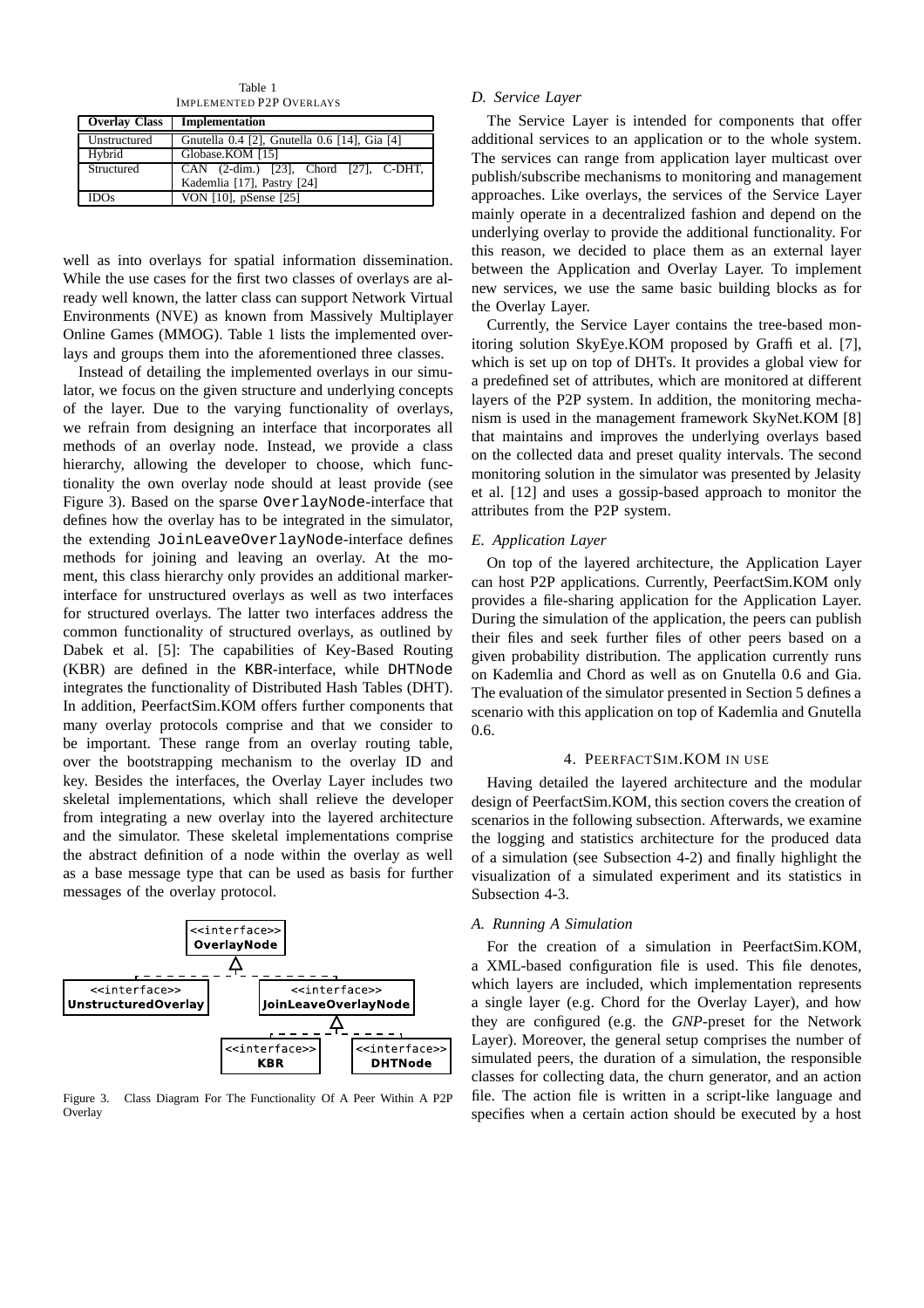or a group of hosts. If required by the executed method, several parameters can be passed.

To model the dynamics of the whole system comprising the autonomic arrival and departure of peers, PeerfactSim.KOM provides a churn generator. Based on a mathematical function, the generator chooses a peer and determines the next point in time when the peer will go on- or offline. The churn generator works at the Network Layer of a peer and connects or disconnects the layer of a peer with or from the Subnet. Consequently, the Overlay Layer of that peer is responsible to join the existing overlay during the connection establishment, while the rest of the peers must handle the ungraceful departure of that peer, when it is disconnected. We denote the time between arrival and departure as *session time*, while the time between departure and arrival is denoted as *intersession time*. Currently, PeerfactSim.KOM supports three churn models: (i) the constant model provides a static session and intersession time for each peer, (ii) the exponential model uses an exponential distribution to calculate the session and intersession time, and (iii) the KAD model is based on a Weibull distribution that was derived from measurements in a real KAD overlay by Steiner et al. [26].

# *B. Logging And Statistics Architecture*

PeerfactSim.KOM provides its own architecture for gathering data of ongoing simulations. The architecture can be divided into a logging and a statistics part. While logging is mainly used to trace and debug a simulation, the simulator offers the statistics architecture to grab the important data for on-the-fly statistics or for later post-processing. It is not possible to predict all kinds of data that might be important for the evaluation. Hence, we integrate a separate statistics architecture in the simulator that addresses the collection of basic data types from which composite data types can be derived. The core of the monitoring architecture consists of two elements: A system-wide Monitor (available as default implementation) and the Analyzer-interface. To collect data from a simulation, the simulator defines a set of interception points that are used by the Monitor to grab the data. A user who is interested in some specific type of data, implements the Analyzer or one of its nested interfaces and registers it at the Monitor, which in turn is responsible for the notification of an Analyzer depending on the type of monitored data. Besides the basic Analyzer that only defines methods for starting and stopping an analyzer, nested analyzers for specific components exist. For example, they can monitor data from the Network Layer, from the Churn Generator or from KBR-based overlays.

# *C. Visualizing A Simulation*

After the execution of a simulation with PeerfactSim.KOM, the simulator offers the possibility to visualize the executed simulation. The integrated visualization component, as displayed in Figure 4, allows for the visualization of the topology and the exchanged messages of the simulated P2P system. Dealing with the presentation of the topology, the visualization can organize the peers based on the provided coordinates of



Figure 4. The Visualization Component Of The Simulator

the Network Layer or arrange them in a ring-like topology. Through the varying thickness of a displayed peer or an edge between two peers, metrics, such as the amount of neighbours or of transmitted messages, can be represented.

# 5. PERFORMANCE EVALUATION

Within this section, we examine the performance of PeerfactSim.KOM for simulating different P2P overlays on top of the provided underlay models. Regarding the evaluation of the performance, we measure the simulation duration and the maximum consumed amount of memory. In addition, we show that simulation time and memory consumption do not necessarily depend on the amount of transmitted messages, but on the complexity of the respective protocol that runs on each peer.

We simulate a file-sharing application on top of Gnutella 0.6 and Kademlia. While Gnutella 0.6 is an unstructured P2P overlay, which uses a simple but robust gossip-based communication protocol, Kademlia is a structured P2P overlay, which applies sophisticated mechanisms to manage routing tables and to replicate the sharable objects. The general simulation setup is displayed in Table 2. Dealing with the scenario, the peers are equally divided into four groups, which successively join the overlay during the first 80 minutes. Afterwards, each peer publishes its files before the random lookup for a file starts. The latter two actions are only executed by half of the peers, while the deployment of churn, starting after two hours, is applied to all peers.

Every simulation was run five times, each time with a different seed. The graphs, depicted in Figure 5, display the mean and the 95% confidence interval for each metric. The described scenarios are simulated on a server with Ubuntu 10.04 (64bit) and the JDK 6. The hardware consists of four processors (two Dual-Core AMD Opteron Processors 2214) with 2200MHz and 64GiB of main memory. The maximum amount of memory that a simulation may consume is limited to 20GiB.

Considering the simulation duration of the four scenarios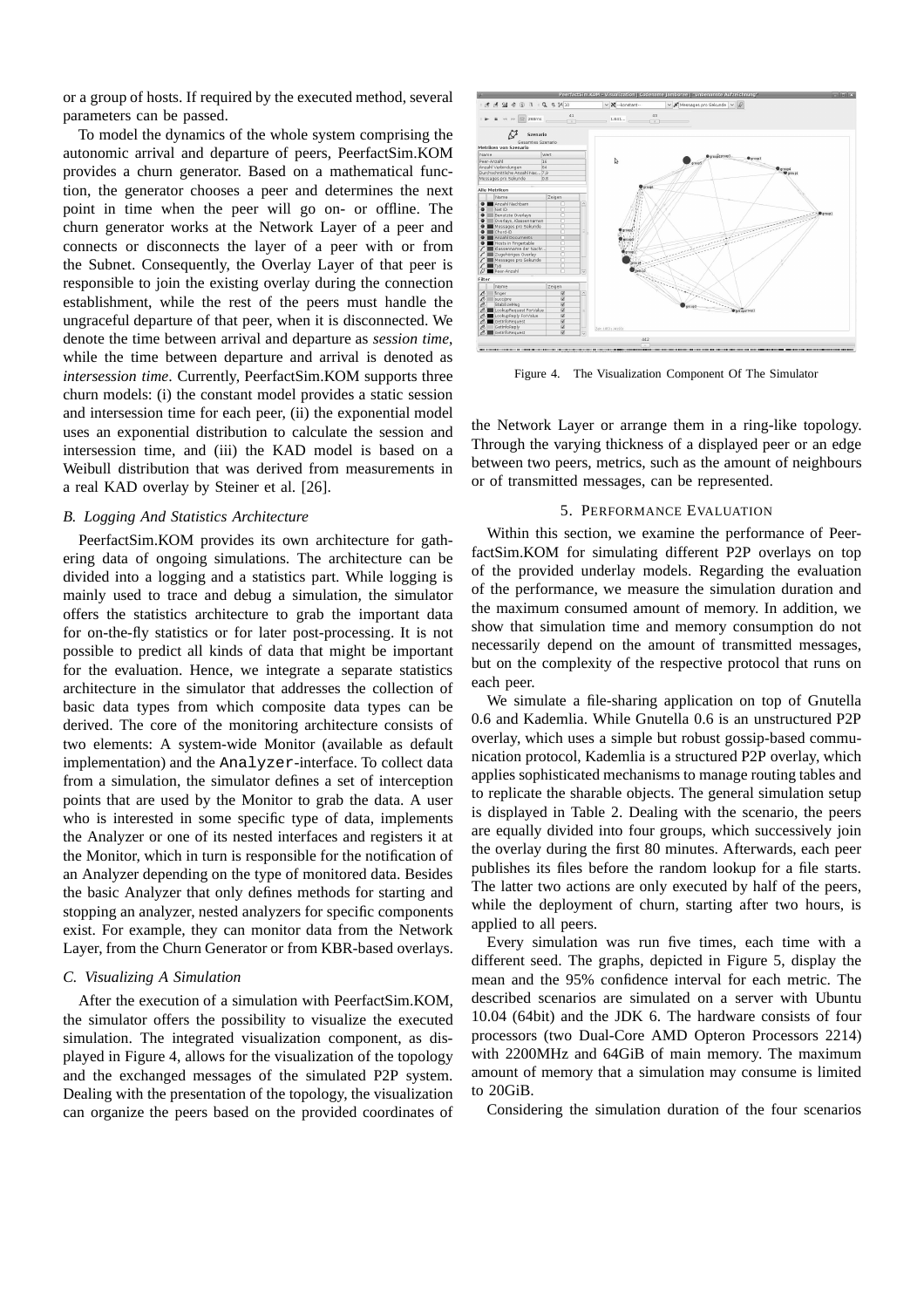Table 2 SIMULATION SETUP

| <b>Simulation Component</b> |                        | Setup                      |                                   |
|-----------------------------|------------------------|----------------------------|-----------------------------------|
| Modular Network Model       | Easy-, GNP-preset      | Churn generator            | Exponential model                 |
| P <sub>2</sub> P overlay    | Gnutella 0.6. Kademlia | <b>Simulation duration</b> | 180min                            |
| Application                 | File-Sharing           | Number of peers            | 500, 1,000, 5,000, 10,000, 50,000 |

depicted in Figure 5(a), we observe an increase of the simulation duration that exceeds a linear growth, irrespective of the chosen P2P overlay or network preset. The evaluation of the impact of different underlay presets on the simulation duration outlines that simulations, using the Easy-preset, are faster than simulations with the detailed GNP-preset. The increased simulation duration mainly results from the additionally scheduled events for the simulation of a transmission between two peers. The influence of the P2P overlay on the simulation duration does not only depend on the message overhead of a protocol, but on its computational complexity simulated at each participating peer. While the produced message overhead of Gnutella always exceeds the one of Kademlia (Figure 5(c)), larger simulations with Kademlia (>5,000 peers) are more time consuming, due to the higher complexity of the protocol, which becomes the predominant factor for the simulation duration.

The memory consumption of the simulator resembles the trend of the simulation duration. Figure 5(b) outlines the linear increase of the memory consumption with the number of peers. In this regard, smaller simulations  $\left($  < 1,000 peers), which use an underlay preset that requires measurement data, e.g. GNP, are an exception, because the memory consumption is mainly influenced by loading the required data for the underlay model. Dealing with the impact of overlays on the consumed memory, it becomes apparent that the message overhead of an overlay is not necessarily the predominant factor for the memory consumption. Instead, comparing  $5(b)$  and  $5(c)$ , we observe for the comparison of different overlays that state-intensive and complex protocols mainly account for the consumed memory of larger simulations with PeerfactSim.KOM.

#### 6. CONCLUSION AND FUTURE WORK

In this paper, we presented PeerfactSim.KOM, a simulation framework for P2P systems, which already offers existing implementations for a variety of P2P protocols. The simulator consists of a modular architecture that can be subdivided into components. The functionality of these components is defined by interfaces to alleviate the development of new solutions and to enable the exchange of different implementations for one component. Besides the architecture, we introduced flexible tools to configure simulation setups and to create scenarios. Using the provided logging and statistics architecture, simulations can be easily debugged, while important information and statistics of a simulation are collected. The additional visualization component of PeerfactSim.KOM illustrates an executed simulation. Regarding the performance and scalability of PeerfactSim.KOM, our evaluation shows that the simulator allows to execute experiments with tens of thousands

of peers in a reasonable amount of time, while minimizing the memory consumption. Moreover, the presented analysis sketches the influence of chosen components, such as overlay or underlay presets, on the simulation duration and memory consumption. For the future, we plan to extend the Transport Layer with an efficient model for TCP. Furthermore, we want to test and improve the interaction with the Common Simulator Interface [9] and examine its applicability with new implementations of existing P2P overlay protocols. Information about PeerfactSim.KOM and its source code are available at http://www.peerfactsim.com.

#### ACKNOWLEDGEMENTS

This work has been supported in parts by the German Research Foundation, Research Group 733, "QuaP2P: Quality Improvement of Peer-to-Peer Systems" and by the German Federal Ministry of Education and Research (BMBF) in the Project "Premium Services" (support code 01IA08003A) and in the Project "G-Lab VirtuRAMA" (support code 01BK0920).

#### **REFERENCES**

- [1] "OECD Broadband Portal" http://oecd.org/sti/ict/broadband.
- [2] "The Annotated Gnutella Protocol Specification v0.4" http://rfcgnutella.sourceforge.net/developer/stable/index.html.
- [3] I. Baumgart, B. Heep, and S. Krause, "OverSim: A Flexible Overlay Network Simulation Framework" in *IEEE Global Internet Symposium*, 2007, pp. 79–84.
- [4] Y. Chawathe, S. Ratnasamy, L. Breslau, N. Lanham, and S. Shenker, "Making Gnutella-like P2P Systems Scalable" in *Proc. of the Conf. on Applications, Technologies, Architectures, and Protocols for Computer Communications*, 2003, pp. 407–418.
- [5] F. Dabek, B. Zhao, P. Druschel, J. Kubiatowicz, and I. Stoica, "Towards a Common API for Structured Peer-to-Peer Overlays" in *Proc. of the 2nd Int. Workshop on Peer-to-Peer Systems*, 2003, pp. 33–44.
- [6] W. Galuba, K. Aberer, Z. Despotovic, and W. Kellerer, "ProtoPeer: A P2P Toolkit Bridging the Gap Between Simulation and live Deployement" in *Proc. of the 2nd Int. Conf. on Simulation Tools and Techniques*, 2009, pp. 1–9.
- [7] K. Graffi, A. Kovacevic, S. Xiao, and R. Steinmetz, "SkyEye.KOM: An Information Management Over-Overlay for Getting the Oracle View on Structured P2P Systems" in *Proc. of the 14th Int. Conf. on Parallel and Distributed Systems*, 2008, pp. 279–286.
- [8] K. Graffi, D. Stingl, J. Rueckert, A. Kovacevic, and R. Steinmetz, "Monitoring and Management of Structured Peer-to-Peer Systems" in *Proc. of the 9th Int. Conf. on Peer-to-Peer Computing*, 2009, pp. 311– 320.
- [9] C. Groß, M. Lehn, D. Stingl, A. Kovacevic, A. Buchmann, and R. Steinmetz, "Towards a Common Interface for Overlay Network Simulators" in *Proc. of the 16th Int. Conf. on Parallel and Distributed Systems*, 2010, pp. 27–34.
- [10] S.-Y. Hu, J.-f. Chen, and T.-H. Chen, "VON: A Scalable Peer-to-Peer Network for Virtual Environments" *IEEE Network*, vol. 20, 2006, pp. 22–31.
- [11] R. Jain, *The Art of Computer Systems Performance Analysis*. John Wiley & Sons, Inc, 1991.
- [12] M. Jelasity, A. Montresor, and O. Babaoglu, "Gossip-Based Aggregation in Large Dynamic Networks" *ACM Transactions on Computer Systems*, vol. 23, 2005, pp. 219–252.